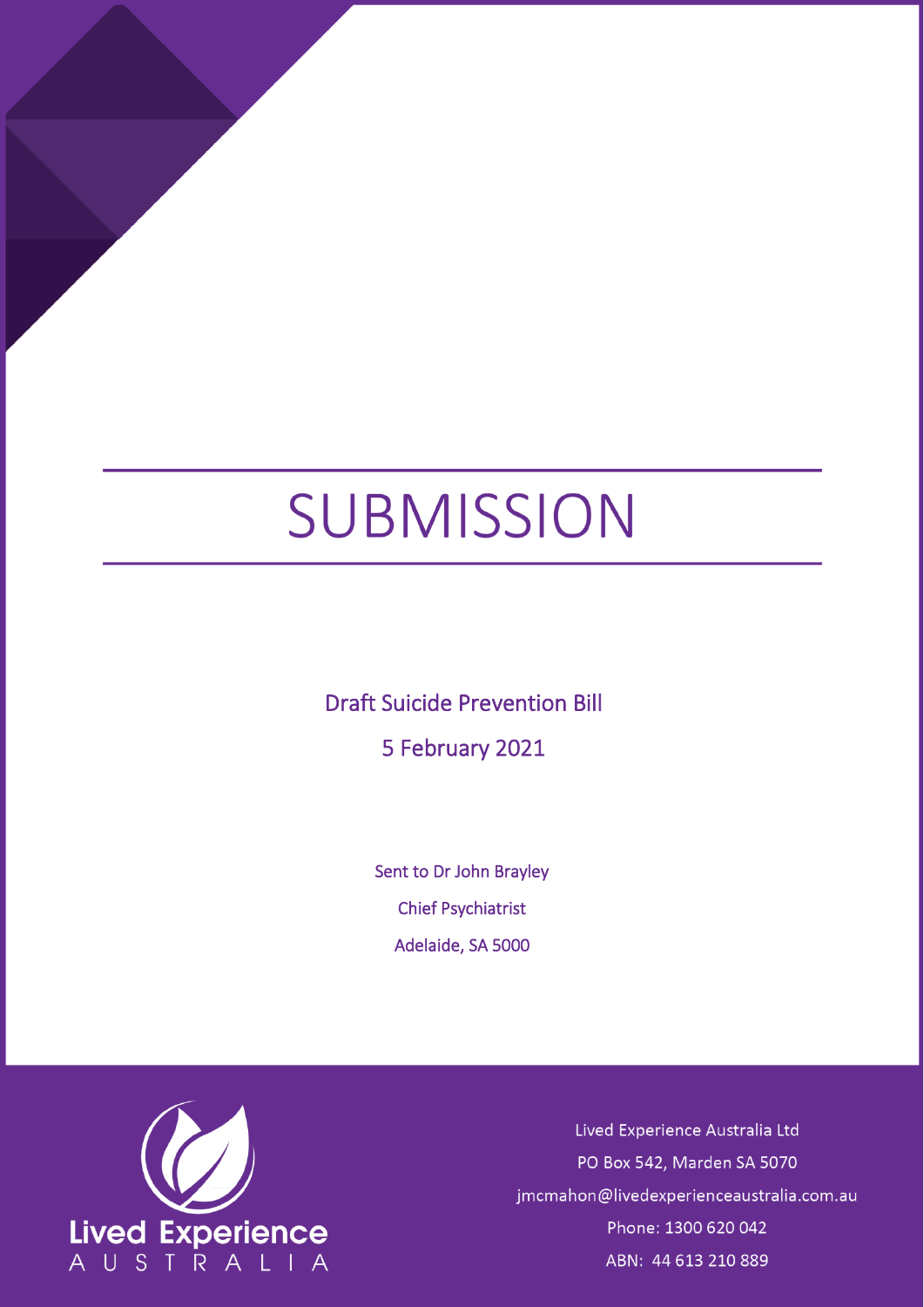## **Table of Contents**

| 1 | <b>Overview</b>               | 3 |
|---|-------------------------------|---|
| 2 | <b>Consultation questions</b> | 3 |
|   | Part 1<br>$\bullet$           | 3 |
|   | Part 2<br>$\bullet$           | 3 |
|   | Part 3<br>$\bullet$           | 3 |
|   | Part 4<br>$\bullet$           | 4 |
|   | Part 5<br>$\bullet$           | 5 |
|   | Part 6<br>$\bullet$           | 5 |
|   | Part 7<br>$\bullet$           | 5 |
|   | Part 8<br>$\bullet$           | 5 |
| 3 | <b>Contact</b>                | 6 |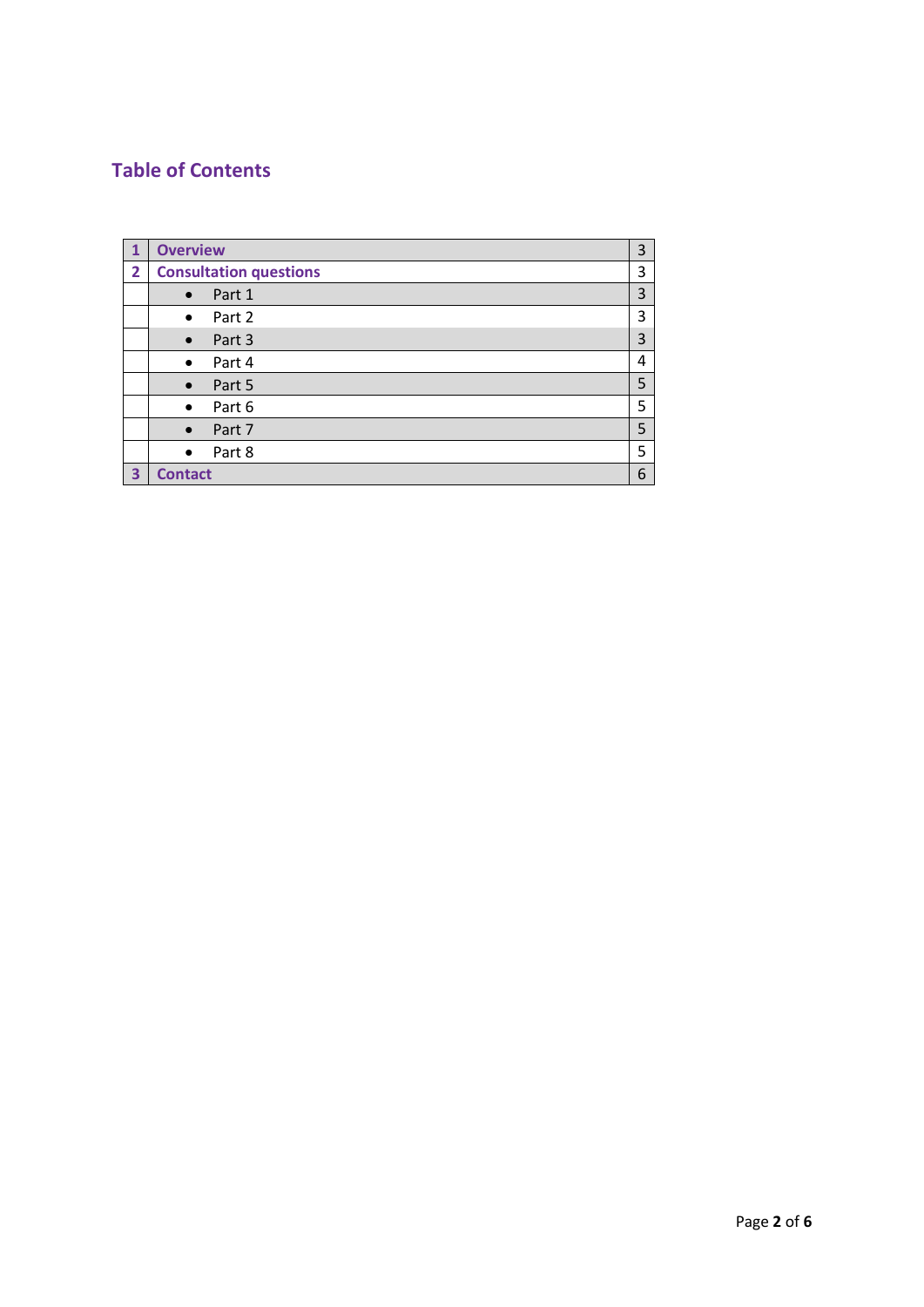### **1 Overview**

LEA is the national representative organisation for Australian mental health consumers and carers, formerly the Private Mental Health Consumer Carer Network (Australia) Ltd, formed in 2002 with a primary focus on the private sector. Our core business is to advocate for systemic change, empowerment of consumers in their own care, promoting engagement and inclusion of consumers and carers within system design, planning and evaluation and most importantly, advocating for consumer choice and family and carer inclusion.

LEA notes the Bill seems to apply only to state based services, organisations, etc. Given the importance of such legislation, LEA believes it should encompass all health services across the state including **all** those provided by the private hospital sector and private practitioners.

Without this full inclusion, it is hard to promote the Bill as a suicide prevention instrument. People in the private health system are also residents of South Australia and should be seen as equally important. Suicide Plans must be instigated and implemented across this sector.

LEA notes the Bill has a public health approach, recommending a specified method or means of suicide to be deemed 'controlled lethal means'

LEA has strongly supported and called for a Suicide Register to be implemented for some time. However, it is unclear as to how suicides are to be determined, ie fatal single car accidents etc. It is therefore crucial that the coroner has a role in determining the results. So a further expansion of the coroner's role it seems will be crucial.

A clear message is also that this Bill may raise significant distress. This should be countered by the inclusion of trauma informed practices throughout all processes.

## **2 Consultation questions**

#### **Part 1**

- 1. Are these provisions reasonable and appropriate? LEA would urge the inclusion of all health services and practitioners not just those within state funded and run services
- 2. Does clause 3 Interpretation have all the terms that should be included or are there others that should be included? Yes
- 3. Is the name of the Act appropriate? Yes

#### **Part 2**

- 4. Are the objects appropriate and adequate? Clarification is required as to whether the Bill is subject to state based funded and run services which could include health or other related services
- 5. Are there any other objects that should be considered?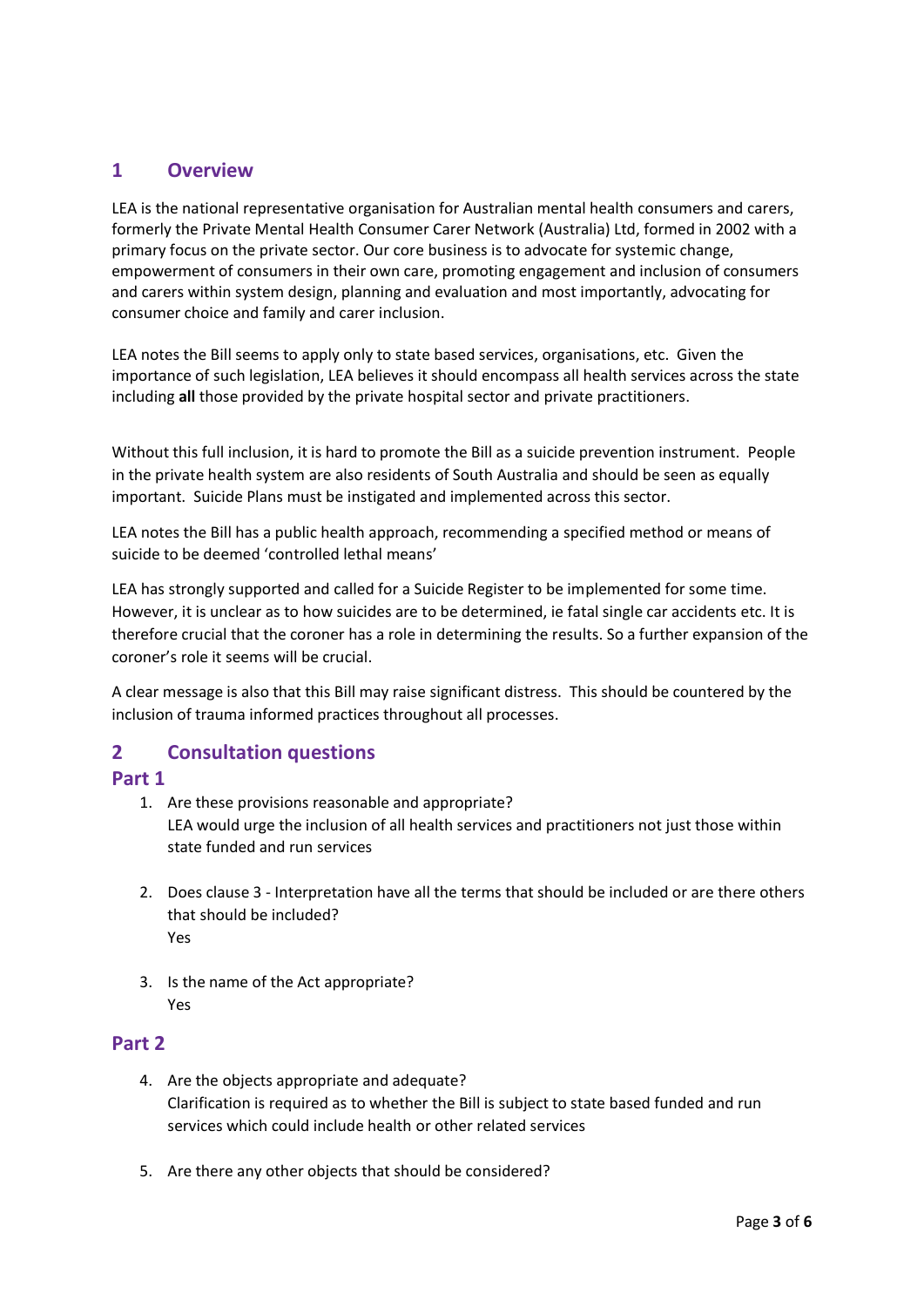Whether suicide plans and this Bill are application to community, public services like ambulance, police, first responders (fire, CFS), private organisations, companies

#### **Part 3**

- 6. Do you support the approach to nomination and appointment of members to the Suicide Prevention Council? Yes provided that a person with lived experience of a suicide attempt, AND a family representative of someone who has died are dedicated positions
- 7. Do you support the inclusion of a Member of Parliament, the ex officio members and a Mental Health Commissioner on the Suicide Prevention Council? Yes
- 8. Are the powers and functions of the Suicide Prevention Council adequate and appropriate? LEA does not believe the powers and functions go far enough.

The role of the Suicide Prevention Council will be crucial. However there appears no mechanism to undertake:

- 1) Review, independent investigations
- 2) Provide opportunities for community members to make complaints or file a report
- 3) Require recommendations to be implemented
- 4) Mandate training
- 5) Making reports publicly available but protection the confidentiality of families by public reporting in a de-identified manner
- 6) Providing summaries and crucial information about the methods of suicide to **all** health services, not just SA Health. Without the sharing of this information, health services will not learn how to minimise objects within the environment.
- 7) SA Health mental health services now have a strong focus on harm aversion rather than harm minimisation even if this impinges the privacy and rights of individuals.
- 9. Are there other additional functions that the Suicide Prevention Council should have? As above.
- 10. Do you have any other comments or concerns about other provisions such as the procedures, conflict of interest, staff, resources and annual reporting? No

#### **Part 4**

11. Do you support the requirement for prescribed State authorities to prepare suicide prevention plans?

Yes, but as discussed previously, a state Suicide Prevention Bill MUST apply to all South Australian citizens therefore the preparation of suicide prevention plans must be mandated. Furthermore, further instructions on how the suicide prevention plans are to be reviewed, evaluated following implementation. Will this be a function of the Suicide Prevention Council? If so, inclusion with the Bill will be required.

12. Which State authorities should be prescribed to prepare suicide prevention plans? See above comments (Part 2 (5) above) and previous comment.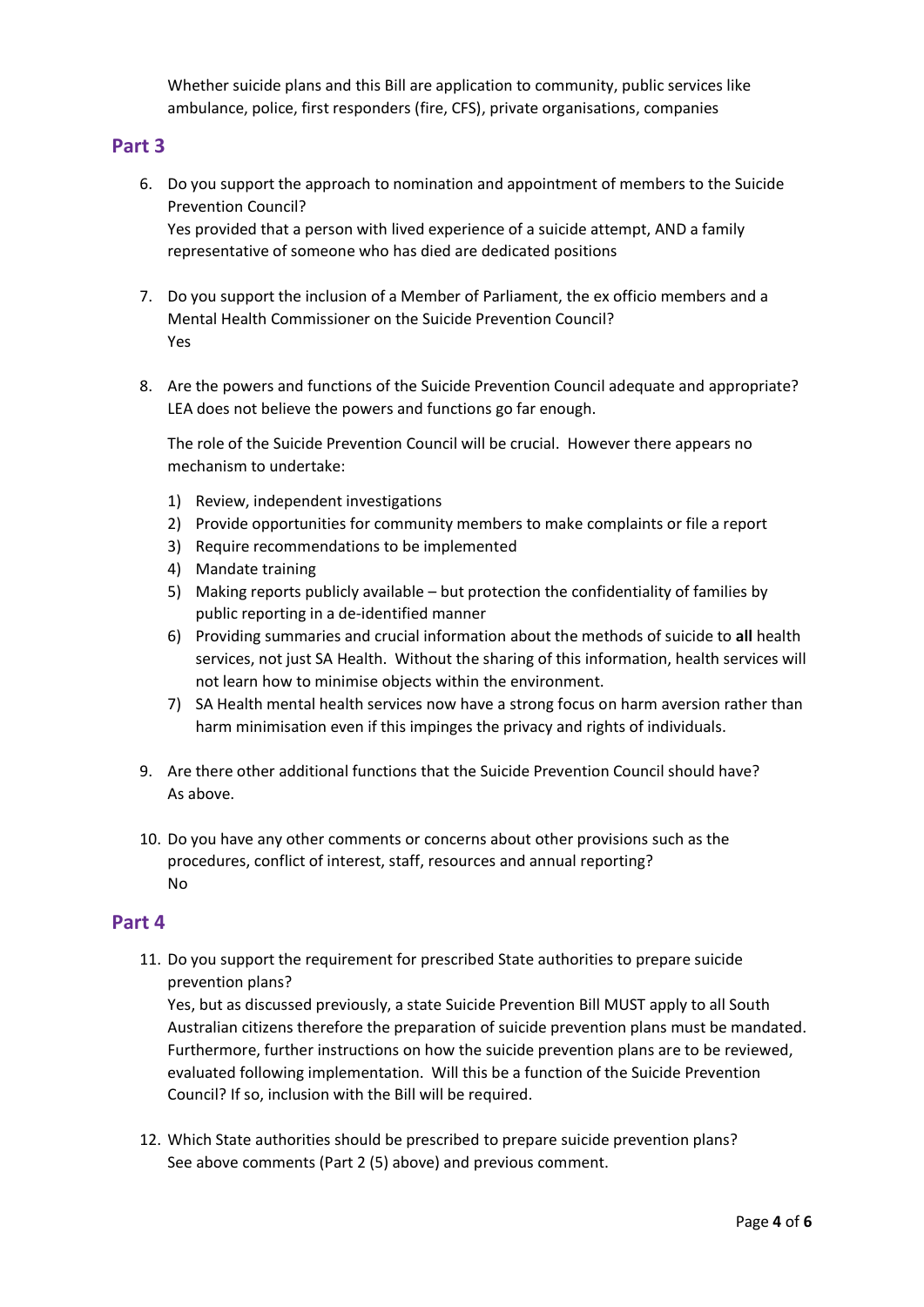- 13. Are the requirements for the preparation and delivery by prescribed State authorities of suicide prevention plans adequate? Should there be other requirements? No. There is a need to have an easily prepared template for standardisation across South Australia. There seems to be no reference to how this will be done or who will be responsible for both preparing and actioning the plans.
- 14. Should other organisations be encouraged to develop their own suicide prevention plans voluntarily?

As above, this should be mandated nor encouraged to do so on a voluntary basis.

There is also mention of identifying people prone to suicide. These are of course, Aboriginal and Torres Strait Islander persons, people with mental illness diagnoses known to be at risk i.e. borderline personality disorder, schizophrenia, men over 80 years of age, young people especially those from rural and remote areas etc. A full scope of vulnerable people should be undertaken as a matter of process.

#### **Part 5**

15. Do you support the Governor, on recommendation of the Minister, being able to declare specified methods or means to be controlled lethal means?

LEA has some concerns around the use and term 'controlled lethal means' If the Reports are to be made public, care is of the essence in NOT describing these methods. This could instigate vulnerable people to use the methods they may not have thought of.

- 16. Do you support or have any comments on recommendations being made and published requiring a person or body to consider remediation of means or method declared to be a controlled lethal mean? As above.
- 17. Noting the requirement for procedural fairness, do you support publication of details of compliance or non-compliance with a recommendation? Yes

#### **Part 6**

- 18. Are the purposes for information sharing supported? Yes
- 19. Are there any issues that need to be considered and addressed in allowing information sharing for the purposes that have been proposed in the legislation? As mentioned previously, information sharing is crucial to ensure the environment as far as possible, is provided in a safe setting, remembering that people will always find ways of taking their lives if they are bereft of all hope.

## **Part 7**

1. Are the powers of the Chief Executive for the establishment and operation of the South Australian Suicide Register supported? Yes